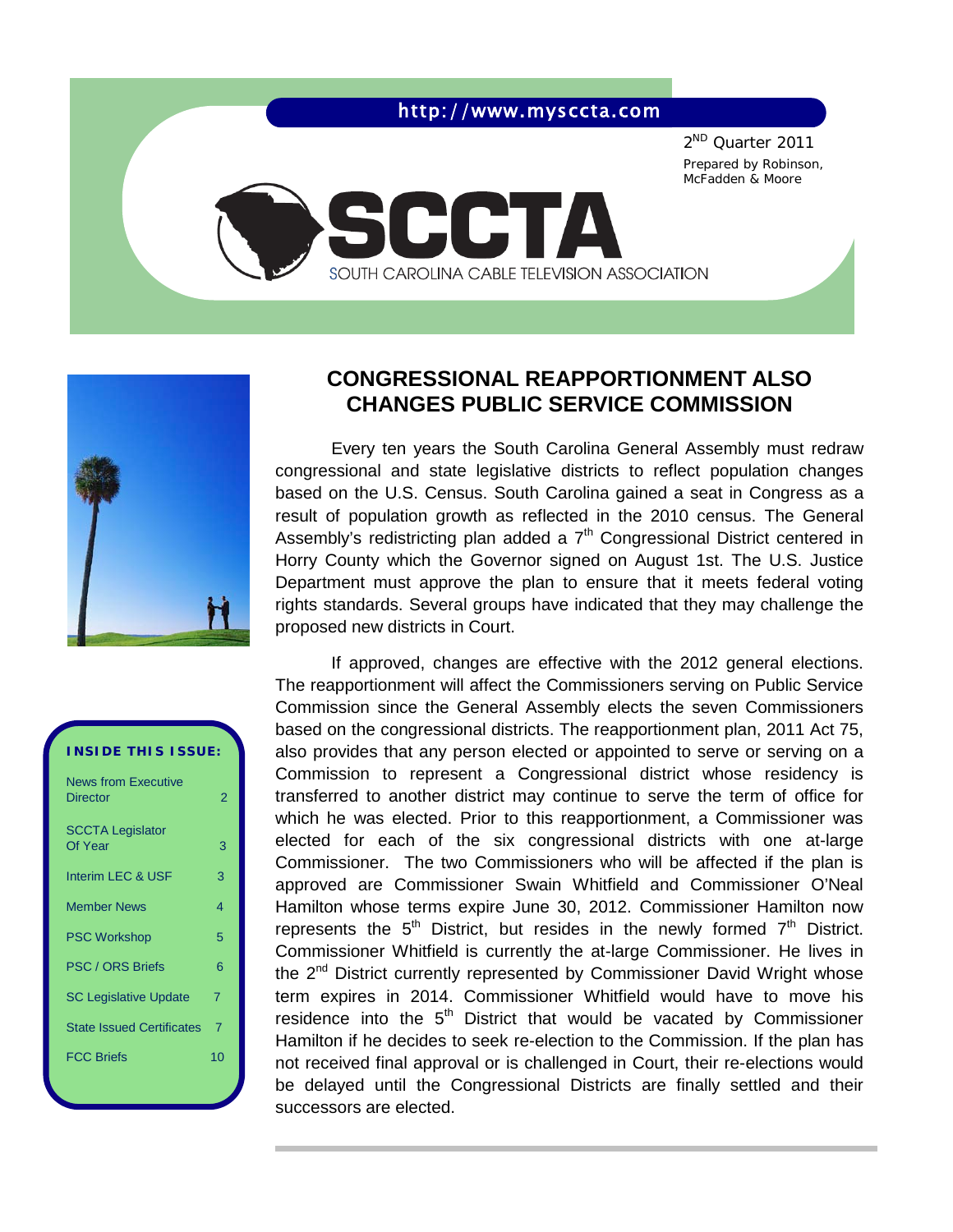

#### **From the Executive Director….**

The first regular session of the  $119<sup>th</sup>$  SC General Assembly commenced the second Tuesday in January and ended the first Thursday in June. This year's Sine Die resolution allowed the General Assembly to return to complete the appropriations bill, continue reapportionment, ratification of Acts, conference reports and to address gubernatorial vetoes.

SC Governor Nikki Haley ordered the General Assembly back into session the week after its regular adjournment to address one of her key goals to restructure state government. The bill that creates the Department of Administration out of a large segment of the Budget and Control Board languished in the State Senate with over 70 amendments. However, the SC Supreme Court ruled S.C. legislators would not return to work in the emergency session ruling that Gov. Nikki Haley lacks the authority to order them back into

session during a weeklong break. The ruling by the state Supreme Court sided with Senate President Pro Tem Glenn McConnell, R-Charleston. McConnell filed a lawsuit before the court, arguing that fellow Republican Haley had overstepped her powers as laid out in the state Constitution. The bill to create a Department of Administration will continue to be debated in 2012.

The South Carolina Cable Television Association tracked approximately 70 bills that directly or indirectly affect the state's cable industry. Three pieces of legislation that we followed were ratified in June. H3183 addressed lobbyist registration and the fines and penalties to be paid before annual registration with the State Ethics Committee. House Bill 3660 addressed the issue of copper theft and the permitting to sell or transport such metals. Senate Bill 705, which updates South Carolina's Damage Prevention Act, was discussed for quite a while by the utility and telecommunications industries along with Carolina's AGC (Contractors Association).

A number of bills were filed in 2011 related to the immanent copper theft in the Palmetto state. H3660, now law, requires those who sell and/or transport copper and other metals to get a permit from their local sheriff's department. There would be no fees related to obtaining this permit. The new law also prohibits recyclers from making cash payments for copper, catalytic converters and beer kegs. H3508, the AT&T backed legislation, has been our dominate piece of legislation in 2011. This bill, which imposes the same requirements on government-owned broadband operations that are currently imposed on telecommunications operations, remains to be heard before the full Senate Judiciary Committee. Both Orangeburg and Oconee counties, who received federal stimulus funds last year, have consistently objected to the bill. The session ended before this bill could be heard before the Judiciary Committee. This association has offered to assist the bill's proponents to work on a strategy before the 2012 session.

The second regular session of the 119<sup>th</sup> begins in January and the remaining bills, and newly filed bills will continue to be monitored and addressed by this association.Our team provided a lot of work on the ATT/Broadband Bill and the "Dig Bill". Your efforts and dedicated work is appreciated.

The 2011 Carolina's Joint Summer Meeting (JSM) hosted by North Carolina and held at the Grove Park Inn in Asheville was a great success. I sincerely appreciate your participation in this event and for your assistance preparing for the SCCTF and SCCTA board meetings along with the annual meeting. SC State Senate President Pro Tempore Glenn F. McConnell was awarded the 2010 SCCTA Legislator of the Year at the JSM. The Senator had a scheduling conflict and could not attend the meeting but taped a very gracious acceptance speech for the awards dinner. You will continue to receive reports and information as we continue to develop a strategy for the 2012 legislative session in SC.

*Ray Sharpe*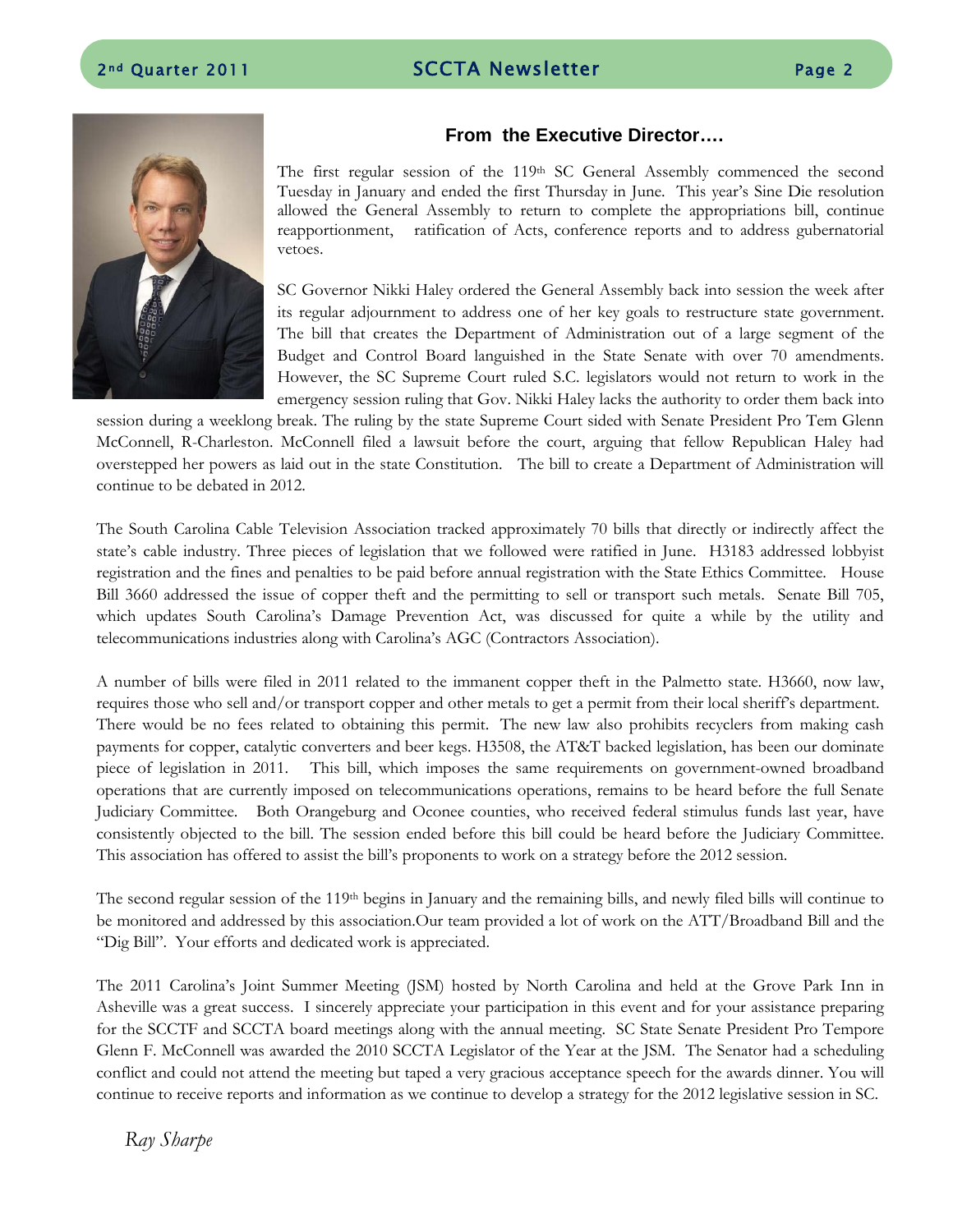

*SC Cable Television Association (SCCTA) Board Chairman Dan Jones and SCCTA Director, Ray Sharpe present the SCCTA 2011 Legislator of the Year to SC Senate President Pro Tempore Glenn McConnell.*

Senator Glenn McConnell was awarded the 2011 South Carolina Cable Television Association Legislator of the Year at the 2011 Carolinas' Joint Summer Meeting in Asheville. Senator McConnell is a native and life-long resident of Charleston, South Carolina. Senator McConnell started his legal career by working for two years as a staff attorney with the Neighborhood Legal Assistance Program. He also served as a Labor Management Relations Specialist with the Charleston Naval Shipyard and then entered private practice. He retired from active practice to manage a family business until deciding to retire and close the business in 2009. Senator McConnell was elected to the South Carolina Senate in 1980 and has served as Chairman of the Rules Committee and is now Chairman of the Senate Judiciary Committee, which handles over 40% of all legislation that comes before the Senate for consideration. In 2009, McConnell was elected as the first Republican President Pro Tempore of the Senate since Reconstruction.

# Interim LEC and SC USF Funds

Oral arguments were held at the South Carolina Public Service Commission on June 29, 2011, on SCCTA's request that the Interim Local Exchange Carrier ("LEC") Fund be transitioned into the S.C. Universal Service Fund. The Interim LEC Fund is an access charge replacement fund established in 1996 under the same legislation that established the S.C. Universal Service Fund. It is collected from companies that have interexchange traffic in South Carolina and is billed on a minutes of use basis. It currently brings in about \$32 million per year. The statute that established the Fund provided for it to be transitioned into the USF.

The Commission recently voted at its weekly meeting not to consolidate the Interim LEC fund. A formal order has not yet been issued. Commissioner Mitchell moved that the consolidation not take place because there may be changes in the Federal Universal Service Fund that would force a change in the character of the South Carolina Fund. He also cited the Office of Regulatory Staff's proposition that consolidation would cause an increase in the USF factor paid by end users that would result in a \$32 million tax increase. This is the first time the Commission and the Office of Regulatory Staff have acknowledged that the USF fee is a tax.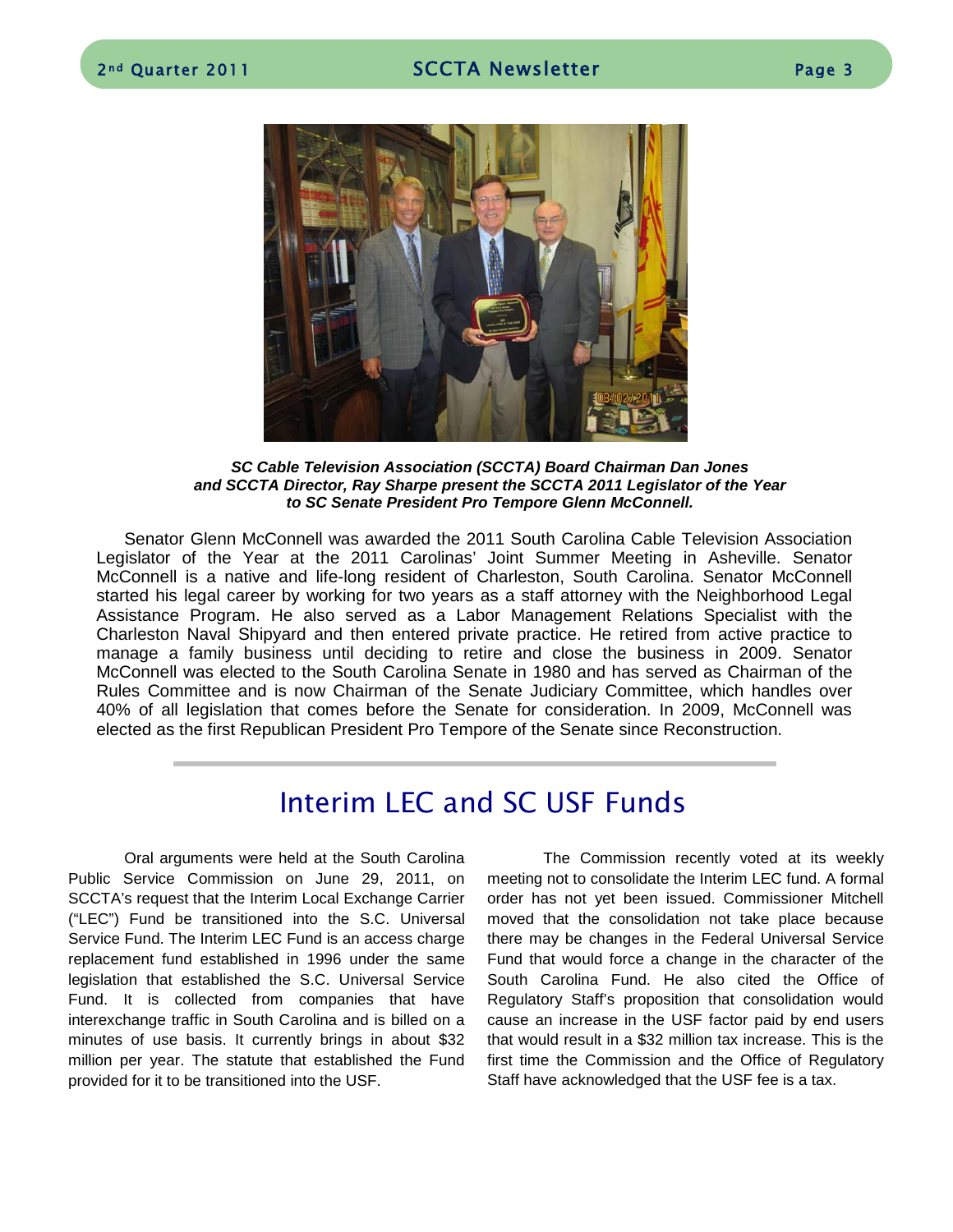# Member News…

# Charter to Give Customers in the Carolinas and Virginia a New "Experience"

## Charter renews focus on customer service with the roll out of its "Customer Experience Transformation" program

In an effort to exceed the service expectations of its customers, Charter employees nationwide, including those in North and South Carolina, as well as Virginia, recently rolled out a bold new program called the *Customer Experience Transformation* that is aimed at delivering a better service experience to customers. The launch of the program comes on the heels of a customer experience pilot program held in Greenville, SC during the first quarter of 2011 – titled "customer on-boarding" – that centered on improving technician and sales agent interactions with customers the first time. The pilot proved successful, with reductions in unnecessary and repeat truck rolls, as well as improved customer survey scores.

Two additional pilots held in Charter's Madison, WI and Irwindale, CA markets that focused on improving the customer experience during repair visits and inventory management also will be integrated into the Customer Experience Transformation program. Anthony Pope, Vice President and General Manager for Charter in the Carolinas and Virginia, said that the Greenville pilot was a success because employees were given more ownership of the customer experience. "We are excited to launch the Customer Experience Transformation," said Pope. "This is a program created by employees for employees that will provide tremendous, measurable benefits to our customers and position us as their trusted advisors."

The Customer Experience Transformation was officially introduced to employees during training sessions for managers, supervisors, and front-line employees that began in late June. Kenny Parker, leader of the Customer Experience Transformation team for the Carolinas and Virginia, says that the trainings help to instill pride and confidence in employees. "We want all employees to be proud to wear their Charter shirt and to be able to speak confidently about our company while out in the community," said Parker. Kevin Galloway, a technician and safety trainer for Charter and a lead presenter during the customer experience trainings, said that initial feedback from employees about the program has been positive.

"In conversations with employees throughout North and South Carolina, the responses have been very upbeat," said Galloway. "Most are glad to see that we are really focusing on the customer, from their point of view. We even had feedback from some techs that are putting their training to work and noticing a difference already." Parker echoes this sentiment, and said that he, too, has already had a couple of "wow" moments emerge from the training sessions. He recalls one example in particular of a customer and her children taking the time to make a card by hand for a Charter technician, and even attached candy to it. "The goal is to exceed the customer's expectation at every interaction," said Parker. "As competition grows, great customer service will win out in the end."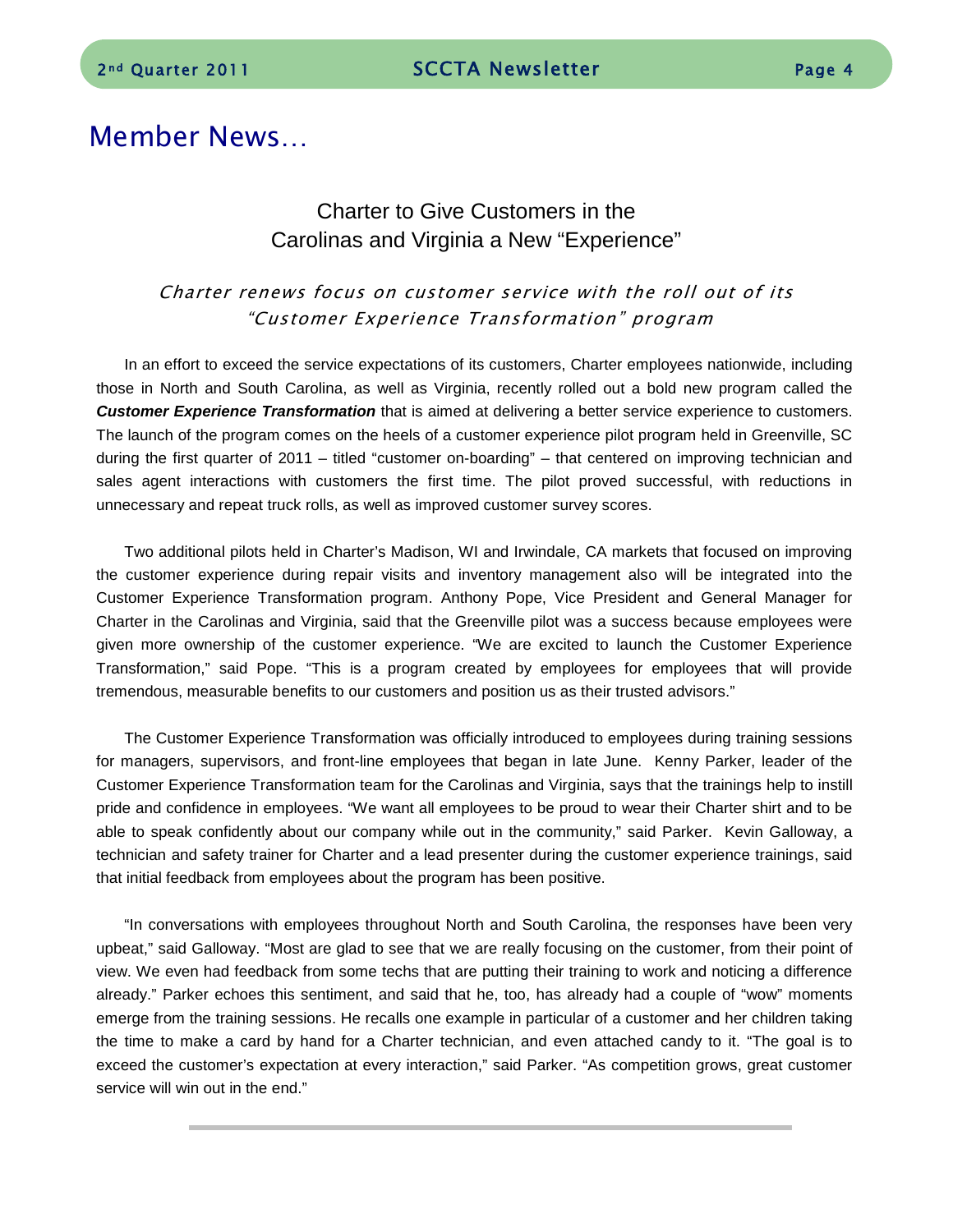# PSC Broadband Workshop

The Federal-State Joint Conference on Advanced Services was established in 1999 to implement Section 706 of the 1996 Telecommunications Act. The Act requires the FCC and each State Commission to encourage the reasonable and timely deployment of advanced telecommunications services (broadband) to all Americans. The Joint Conference is a forum to conduct an ongoing, cooperative dialogue between the state and federal regulatory agencies regarding broadband deployment. The Joint Conference also monitors the ongoing deployment of advanced services throughout the nation to determine what is being deployed and to identify a set of best practices that promote rapid deployment. The Joint Conference has created a web site, FCC/State Data Sharing Community, that allows state regulators to share information with each other and the FCC about what the states are doing to promote broadband adoption. The website is [http://communities.nrri.org/web/telecom-broadband-adoption.](http://communities.nrri.org/web/telecom-broadband-adoption) The website permits state agencies and regulators to upload documents on broadband deployment and adoption promotion efforts, relevant state statutes, orders, regulations, and other public record materials that provide useful information. South Carolina Commissioner Mitchell is the Vice Chairman of the Joint Conference.

Commissioner Mitchell scheduled a workshop on August 18, 2011, at the South Carolina Public Service Commission to determine where South Carolina stands on broadband availability, affordability, adoption, and best practices. Members of the South Carolina telecommunications community were invited to attend. Commissioner Mitchell sought input to create a South Carolina best practices document for the website. The presenters included representatives of the incumbent local exchange carriers, the S.C. Department of Information Technology, SC's Connected Nation division and Comcast. No competitive local exchange carriers made presentations.

ConnectSC is Connected Nation's South Carolina division leading the broadband initiative to gather data to increase access and encourage usage. ConnectSC is working on a Community Technology Certification Program to be used as an economic development tool to help communities stand out from the pack. The program certifies that the community has a robust infrastructure and technologically savvy workforce. The S.C. Department of State Information Technology's representative presented information on broadband in South Carolina government explaining how state agencies and higher education institutions are interconnected throughout the state. The K-12 Technology Initiative was also described. Farmers Telephone Cooperative described numerous examples of how broadband is being used in its service area. Farmers indicated they started a \$17 million fiber-to-the-home project intended to pass 10,000 homes and be completed by the end of 2012. CenturyLink's representative described its Broadband Adoption program scheduled to go on-line October 1<sup>st</sup>.

Rick Wolfe of Comcast presented *Introduction to Internet Essentials: Helping Low Income Families Get Connected to the Internet.* Mr. Wolfe described how a customer qualifies for the program and explained the reduced rate for Internet access. An eligible customer also has the option to purchase a computer for \$150. The program is being launched in Charleston on August  $19^{th}$ .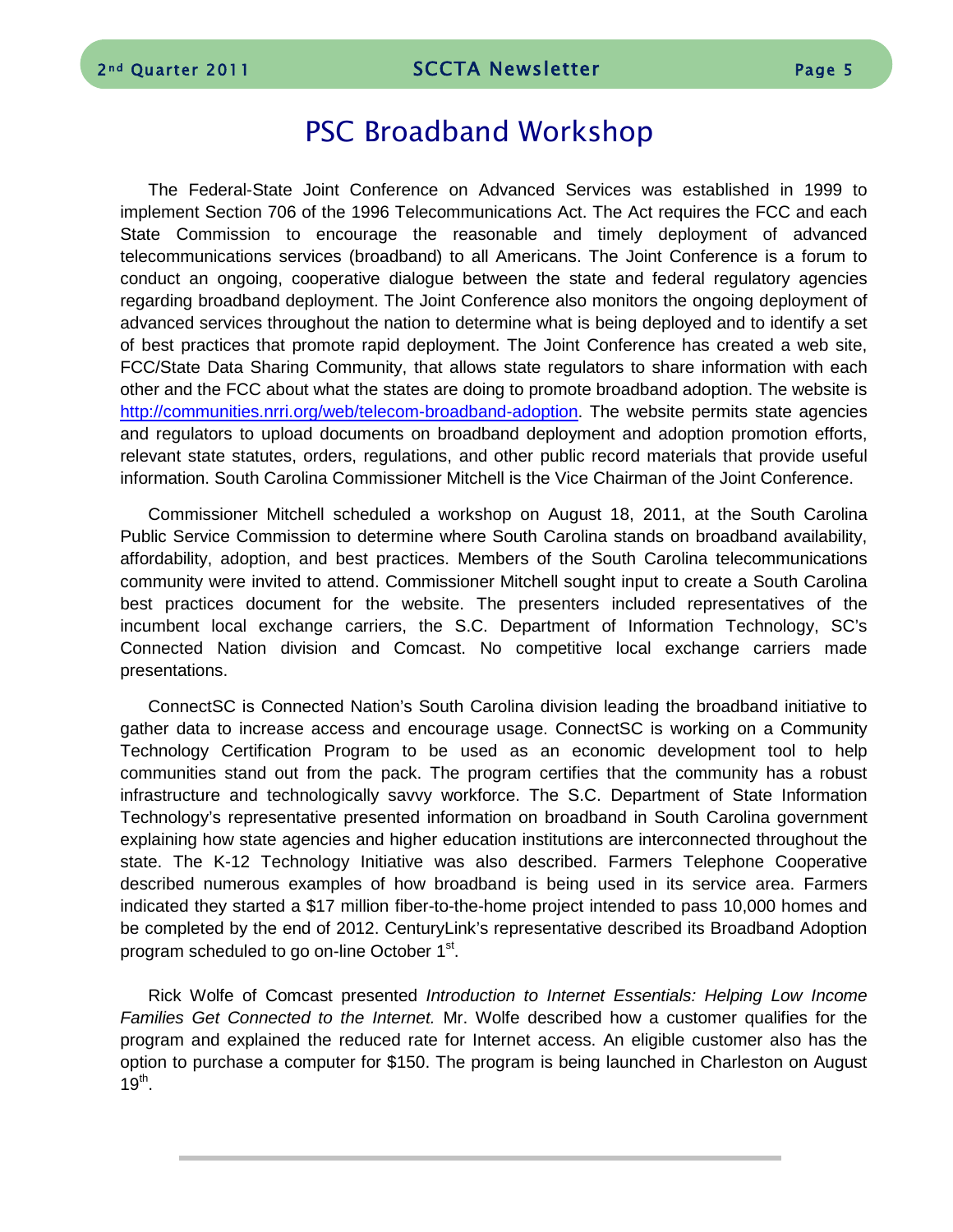# PSC / ORS Briefs

#### **AT&T Discontinues MVTS & CQVA**

AT&T filed a copy of its FCC Section 63.71 Application with the S.C. Public Service Commission in May. In the application AT&T requests permission from the FCC to discontinue offering Modular Video Transport (MVTS) and Commercial Quality Video Services (CQVS) through the southeast including South Carolina. AT&T plans to discontinue offering CQVS services to new customers effective August 1, 2011, but will continue providing it to existing customers until the service is withdrawn on August 1, 2012. MVTS will be discontinued on or after December 31, 2013. AT&T is discontinuing these services due to a lack of demand. There are competing advanced video transport services in the marketplace including AT&T's Broadcast Quality Video service.

### **Sprint Deregulation**

Sprint filed a notice of its election to deregulate its local exchange services pursuant to the Customer Choice and Technology Investment Act of 2009 (AT&T's Deregulation Bill - S.C. Code § 58-9-576(C)) on May 17, 2011. The election eliminates the S.C. Public Service Commission's authority to regulate most retail local services. Since the AT&T Deregulation Bill became law, four AT&T entities have elected to be deregulated as well as MCImetro Access Transmission Services, doing business as Verizon Access Transmission Services.

#### **ORS's Annual USF Audit**

The Office of Regulatory Staff filed and posted the 2010 Annual Report on the Audit of the South Carolina Universal Fund Financial Statements on

# June 6, 2011,

[http://regulatorystaff.sc.gov.](http://regulatorystaff.sc.gov/) The report noted that assessable revenues reported were down. The total revenues for 2010 were \$47 million compared to \$52 million in 2009.

## **Telecom Bond Regulation**

The revised telecom bond regulation, 26 S.C. Regs. 103- 607, became effective in June. Telephone utilities that provide retail residential local exchange services may be required to post a performance bond if they have not invested at least \$5 million in telecommunications facilities in South Carolina. The utility may petition for a waiver of the requirement if it provides evidence of financial stability. The amount must be no less than \$100,000.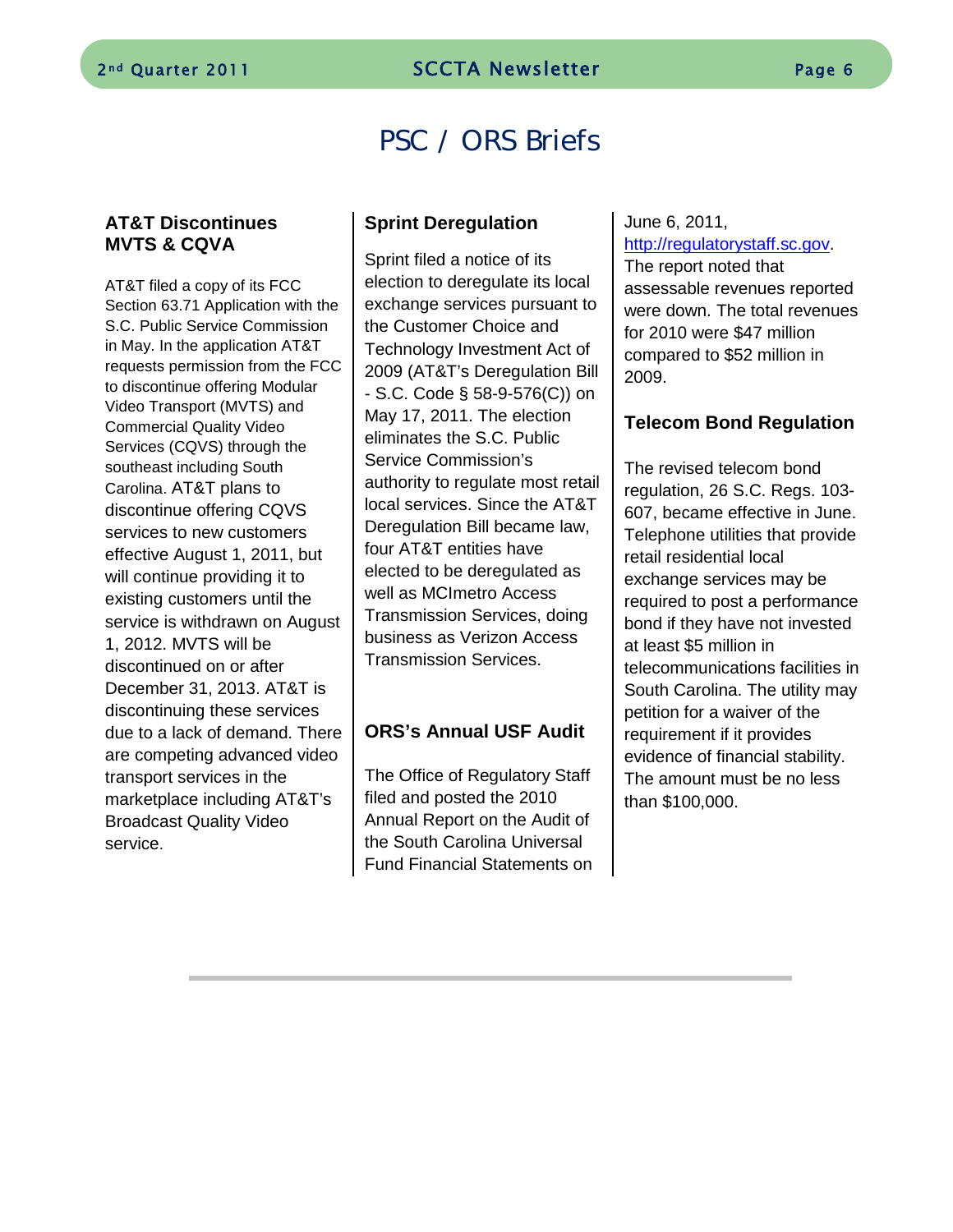# SOUTH CAROLINA LEGISLATIVE UPDATE



Several bills of interest became law since the last newsletter including the following:

#### *Act 40 / House Bill 3183 - Lobbyists Registration*

Lobbyists and lobbyists' principals may not register, re-register or continue to be registered until they comply with reporting requirements, pay any late filing fees, and all complaint fines.

#### *Act 48 / Senate Bill 705 –Damage Prevention – SC 811*

The Underground Facility Damage Prevention Act replaces the law that created the Palmetto Utility Protection Service in order to comply with the 2006 federal Pipeline Inspection, Protection, Enforcement and Safety Act ("PIPES"). The major changes with the new act include mandatory membership for all facility owners, 3 full working day notification of excavation, positive response to SC811 by facility owner concerning marking of facilities, excavators must check the positive response system prior to beginning excavation and notify the system when complete.

#### *Act 50 / Senate Bill 694 – Employees Charging Discrimination*

This act amends the remedies for private sector employees who blow the whistle on occupational safety and health violations. The employee must file a complaint with the Director of the Department of Labor, Licensing and Regulation within 30 days after the violation occurs. The Director must then forward the complaint to the U.S. Department of Labor whistleblower program.

# STATE-ISSUED CERTIFICATES OF FRANCHISE AUTHORITY

As of August 2, 2011, the South Carolina Secretary of State has issued the following certificates of franchise authority. Changes from the last newsletter are highlighted in red:

ATLANTIC BROADBAND…………….…….Aiken, Aiken County, Allendale, Bamberg, Bamberg County, Barnwell, Burnettown, Denmark, Fairfax, Jackson, New Ellenton, Snelling, Williston

BALDWIN COUNTY INTERNET/…..……Beaufort County, Charleston County, Greenville, Greenville County DSSI SERVICE, LLC

BELLSOUTH TELECOMMUNICATIONS, …Anderson, Anderson County, Arcadia Lakes, Bamberg County, Belton, Berkeley INC. d/b/a AT&T SOUTH CAROLINA County, Blythewood, Calhoun County, Camden, Cayce, Central, Chapin, Charleston, Charleston County, Cheraw, Cherokee County, Chesterfield County, Clemson, Clover, Colleton County, Columbia, Cordova, Dorchester County, Duncan, Easley, Elgin, Fairfield County, Folly Beach, Forest Acres, Fountain Inn, Gaffney, Gaston, Goose Creek, Greenville, Greenville County, Greer, Hanahan, Hollywood, Irmo, Isle of Palms, James Island, Kiawah Island, Kershaw County, Laurens, Lexington County, Liberty, Lincolnville, Little Mountain, Lyman, Mauldin, McConnells, Mount Pleasant, Newberry, North Charleston, Oconee County, Orangeburg, Orangeburg County,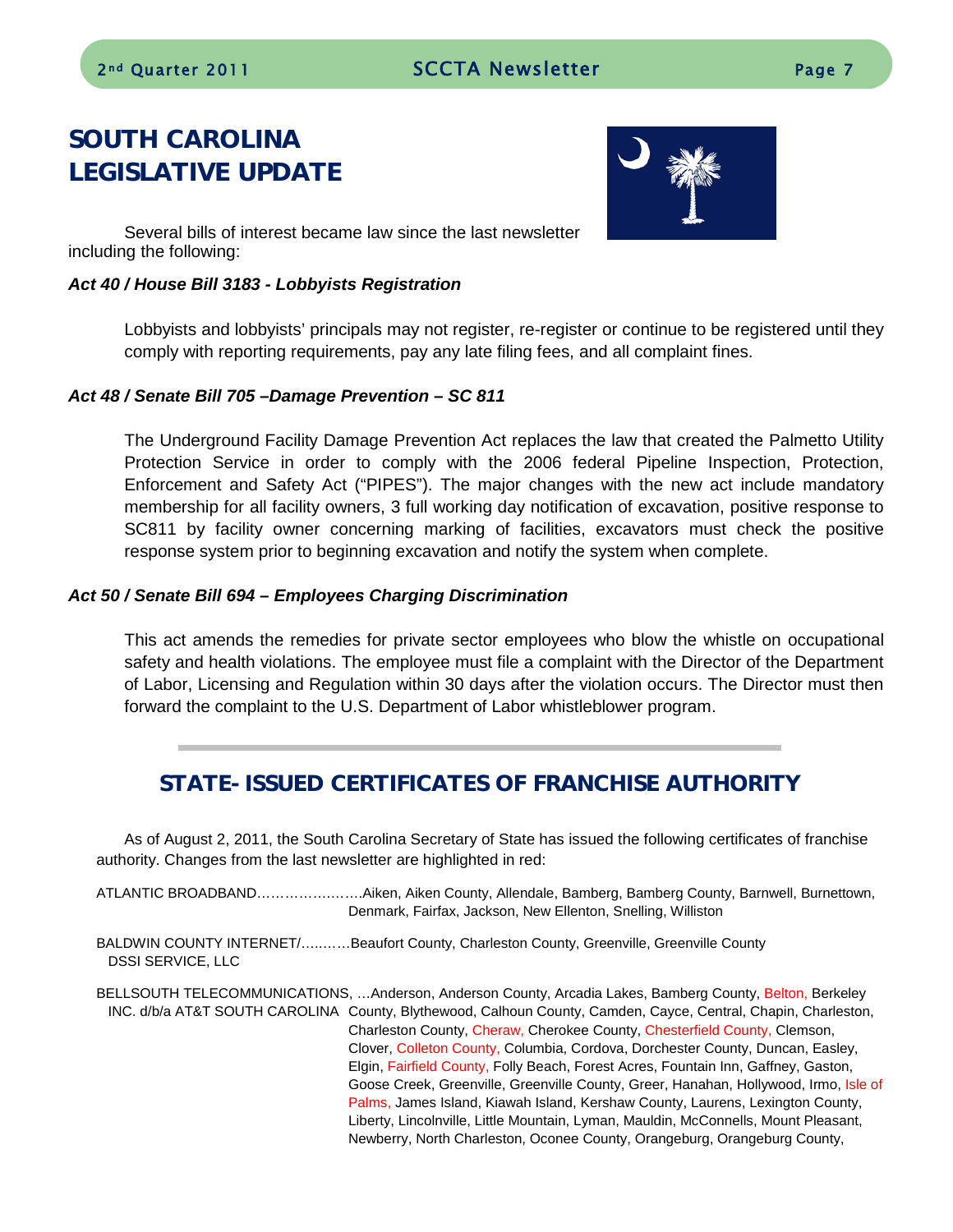## State-Issued Certificates of Franchise Authority continued...

|                                                                                       | BellSouth (continued)Pickens, Pickens County, Pine Ridge, Ravenel, Reidville, Richland County, Seabrook<br>Island, Seneca, Six Mile, South Congaree, Spartanburg, Spartanburg County,<br>Springdale, Sullivan's Island, Summerville, Travelers Rest, Walhalla, West Columbia,<br>West Pelzer, Williamston, York, York County                                                                                                            |
|---------------------------------------------------------------------------------------|-----------------------------------------------------------------------------------------------------------------------------------------------------------------------------------------------------------------------------------------------------------------------------------------------------------------------------------------------------------------------------------------------------------------------------------------|
|                                                                                       | BERKELEY CABLE TV, INCBerkeley County, Charleston, Goose Creek, Harleyville, Jamestown, Moncks Corner,<br>North Charleston, St. Stephens                                                                                                                                                                                                                                                                                                |
| BROADBAND EXPERIENCECentral, Clemson, Pickens County<br>d/b/a FAMILY VIEW CABLEVISION |                                                                                                                                                                                                                                                                                                                                                                                                                                         |
| CAROLINA TELECOM SERVICES Hickory Grove, Sharon                                       |                                                                                                                                                                                                                                                                                                                                                                                                                                         |
| CATAWBA, INCRock Hill                                                                 |                                                                                                                                                                                                                                                                                                                                                                                                                                         |
|                                                                                       | CHARTER COMMUNICATIONS, LLCAbbeville, Anderson County, Campobello, Central Pacolet, Chesnee, Clinton,<br>Cowpens, Duncan, Easley, Greer, Greenville, Greenville County, Honea Path, Inman,<br>Jonesville, Landrum, Laurens, Mauldin, Newberry County, Oconee County, Pelzer,<br>Pickens County, Reidville, Salem, Six Mile, Spartanburg, Spartanburg County, Starr,<br>Travelers Rest, Union, Wellford, West Pelzer, Whitmire, Woodruff |
|                                                                                       | CHESNEE COMMUNICATIONSCherokee County, Chesnee, Spartanburg County                                                                                                                                                                                                                                                                                                                                                                      |
| CHESTER COMMUNICATIONS, LLC<br>DBA TRUVISTAChester                                    |                                                                                                                                                                                                                                                                                                                                                                                                                                         |
|                                                                                       | COMCAST OF CAROLINA Berkeley County, Charleston, Dorchester County, Edisto Beach, Goose Creek,<br>Hampton County, Hanahan, Isle of Palms, James Island, Mount Pleasant, Sullivan's<br>Island, Summerville<br>(Walterboro denied application.)                                                                                                                                                                                           |
|                                                                                       | COMCAST OF GEORGIA/SC IIBeaufort County, Charleston, Edisto Beach, Hampton County, Hollywood, Meggett,<br>Mount Pleasant, Town of Seabrook Island                                                                                                                                                                                                                                                                                       |
|                                                                                       | COMCAST OF GEORGIA/SC INCAiken County, Burnettown, Hampton County, North Augusta                                                                                                                                                                                                                                                                                                                                                        |
| COMCAST OF THE SOUTHCalhoun Falls, Prosperity                                         |                                                                                                                                                                                                                                                                                                                                                                                                                                         |
| ELK COMMUNICATIONS, LLC Gaston, Lexington County, Swansea                             |                                                                                                                                                                                                                                                                                                                                                                                                                                         |
| FALCON VIDEO COMMUNICATIONS Beaufort, Beaufort County, Port Royal                     |                                                                                                                                                                                                                                                                                                                                                                                                                                         |
| <b>COOPERATIVE</b>                                                                    | FARMERS TELEPHONEAndrews, Clarendon County, Coward, Florence County, Georgetown County,<br>Greeleyville, Lane, Lee County, Lynchburg, Mayesville, Paxville, Pinewood, Scranton,<br>Sumter, Sumter County, Turbeville, Williamsburg County                                                                                                                                                                                               |
|                                                                                       | FTC DIVERSIFIED SERVICES, INCBishopville, Clarendon County, Florence County, Georgetown County, Kingstree,<br>Lake City, Lee County, Manning, Olanta, Summerton, Sumter, Sumter County,<br><b>Williamsburg County</b>                                                                                                                                                                                                                   |
| GREAT FALLS CABLEVISION, INCTown of Great Falls<br>d/b/a TRUVISTA                     |                                                                                                                                                                                                                                                                                                                                                                                                                                         |
|                                                                                       | HARGRAY CATV CO., INCBluffton, Estill, Hampton, Hardeeville, Hilton Head Island, Jasper County                                                                                                                                                                                                                                                                                                                                          |

*(Ridgeland denied application.)*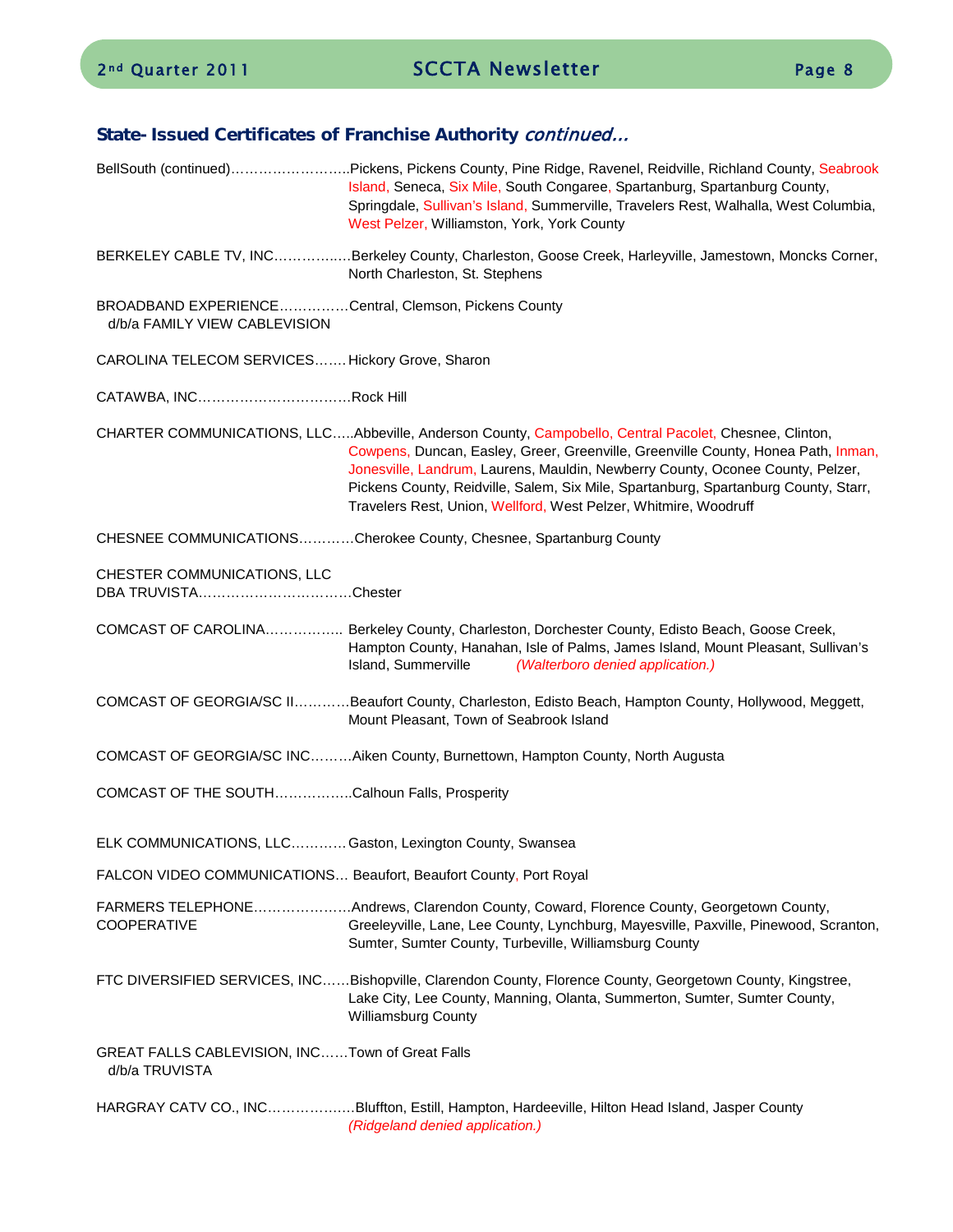#### State-Issued Certificates of Franchise Authority continued…

HORRY TELEPHONE COOPERATIVE…Conway, Surfside Beach

HPI ACQUISITION CO., LLC………….…Anderson, Anderson County, Due West

KNOLOGY OF CHARLESTON, INC……City of Charleston, Charleston County, Dorchester County, Hanahan, Mount Pleasant, North Charleston, Summerville *(Lincolnville denied application.)*

MANAGED SERVICES INC……………. Berkeley County, Horry County, Jasper County, Richland County

METROCAST COMMUNICATIONS……Marlboro County, McColl OF MISSISSIPPI, LLC

NORTHLAND CABLE TELEVISION……Laurens County, Pendleton, Pickens County, Seneca, West Union

PALMETTO CABLE TV, LLC……………Fort Mill, Lancaster County

PALMETTO RURAL TELEPHONE….… Bamberg County, Colleton County, Cottageville, Lodge, Smoaks, Walterboro, COOPERATIVE, INC. Williams

PASSPORT COMMUNICATIONS………Fort Mill

PINE TREE CABLEVISION………………Aiken County, Bamberg County, Barnwell County, Bethune, Cottageville, Gaston, Jefferson, Kershaw County, Lamar, McBee, Orangeburg County, Perry, Salley, Wagener

PBT COMMUNICATIONS…………………Gilbert, Lexington, Lexington County, Monetta, Pelion, Saluda County, Summit, Wagener *(Aiken County and Swansea denied applications.)*

RST COMMUNICATIONS, INC……………Gaffney

TECHCORE CONSULTANTS II………….Bowman, Dorchester County, Earhardt, Eutawville, Holly Hill, Orangeburg County

TELECOMMUNICATIONS MANAGEMENT

LLC, DBA NEWWAVE COMMUNICATIONS…Pageland

TIME WARNER CABLE, LLC……………Andrews, Charleston County, Georgetown County, Summerville, Williamsburg County

TIME WARNER ENTERTAINMENT…… Calhoun County, Cayce, Columbia, Conway, Florence County, Forest Acres, ADVANCE/NEWHOUSE PRTSHP Georgetown County, Hemingway, Irmo, Lane, Lee County, Lexington, Lexington County, Myrtle Beach, Myrtle Beach Air Force Base, Orangeburg, Orangeburg County, Pamplico, Pine Ridge, Quinby, Richland County, South Congaree, Springdale, Surfside Beach, Sumter, Sumter County, West Columbia

TIME WARNER ENTERTAINMENT ADVANCE/NEWHOUSE PTRSHP…….Clover, Fort Mill, York County -CHARLOTTE DIVISION

TIME WARNER NY CABLE, LLC......... Beaufort County, Bishopville, Bluffton, Cheraw, Darlington County, Dillon County, , Georgetown County, Goose Creek, Hardeeville, Hilton Head, Jasper County, Lakeview, Marion County, McBee, Moncks Corner, Nichols

- VIDEO VISION, INC………………………Fort Lawn, Heath Springs, Kershaw, Lancaster, Lancaster County
- YRT2, INC……………………………….…Berkeley County, Columbia, Dorchester County, Greenville, Greenville County, Horry County, Myrtle Beach, Summerville